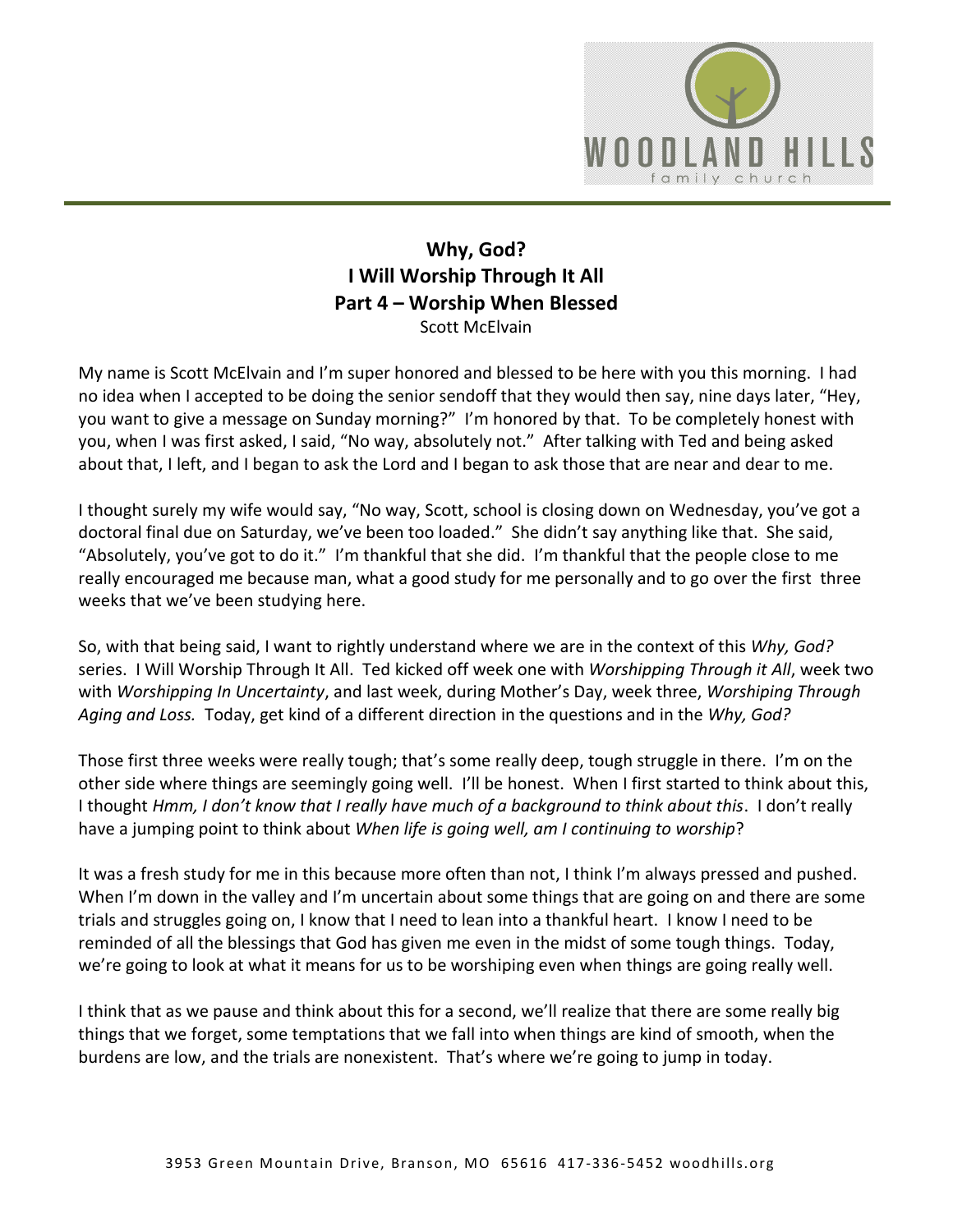I always go to 1 Thessalonians 5: 18, and we've looked at this before in the series. It says, *This is my will for you: "Give thanks is all circumstances; for this is the will of God in Christ Jesus for you.* That all entails the blessing, not just the tough things, not just to be reminded in the valleys, but even when we're on the mountaintop and things seem to be going well.

My dad, who I believe is here in this service, played basketball. I'm 6'6" right? So, I have to play basketball. When I was young, my dad did a great job of always laying out a target for me. You see, I was never a guy that was going to get twenty plus points a game. When people think of basketball and they say, "Are you good?" what they're really wanting to know is how many points do you score in a game. You could average twenty rebounds and twenty assists and two points and you're not that good. I don't know how that works.

My dad was always really great because he understood that I was never going to be scoring large amounts, but that I could do a lot of things on the basketball court well. I was not great in any of them. Before games, he would always just say, "Okay, let's set a goal out there and let's see how we do. What if today we thought about eight points, six rebounds, four assists, two blocks, and a steal?" After every game, we would get in the car and we'd think about that. There was a target. If I didn't have that target, what would I get in the car and do? Well did we win, or did we lose. That's all it would have been. I think giving that target helped me go, *You know what? I accomplished what I needed to for me individually and did we do that as a team?* 

I say those things because I want to revert back. If we're talking about worshiping through it all, I want to go back to the definition that Ted laid out in week one and that is "Worship is an inner attitude and feeling of awe, reverence, gratitude, and love toward God, resulting from a realization of who he is and who we are." There is a lot in there and we could spend a lot of time and continue to unpack that and look into that, but, today, we're going to just hit on a couple of those things.

Before we do that, I want to ask a couple of questions of you this morning. How many of you out there are the type of people that will meet somebody, hear their name, and thirty seconds later, totally forget it? I am terrible at this. And more often than not, it looks like, "Nicole, what was that gentleman's name again?" And we both have no idea; it's bad. How many of you struggle with dates, times, remembering schedules? A lot more hesitant hands up there. I don't know why. Forgetting dates… I struggle with this mightily. I am often very forgetful. I can't think in terms of twelve months and what kind of happens in those months and things like that. How many of you have forgotten birthdays? I have been one of those guys. Thankfully, I married a woman who loves birthdays, loves celebrating, and is always on top of it, truly helping me through that.

My point this morning is that I want to highlight that **we are a forgetful people**. Before we talk a little bit about that, I want to give nice little illustration that highlights how bad I am in this. As I was doing my prep and study, I came home and I told Nicole, "Nicole, oh my gosh, things are just clicking, and everything is falling into line. It's all going really well. Man, I'm thinking about talking about memorials and Memorials Day is coming on Monday. Wow! This is just working out." She kind gently touched me and said, "Scott, that's next week."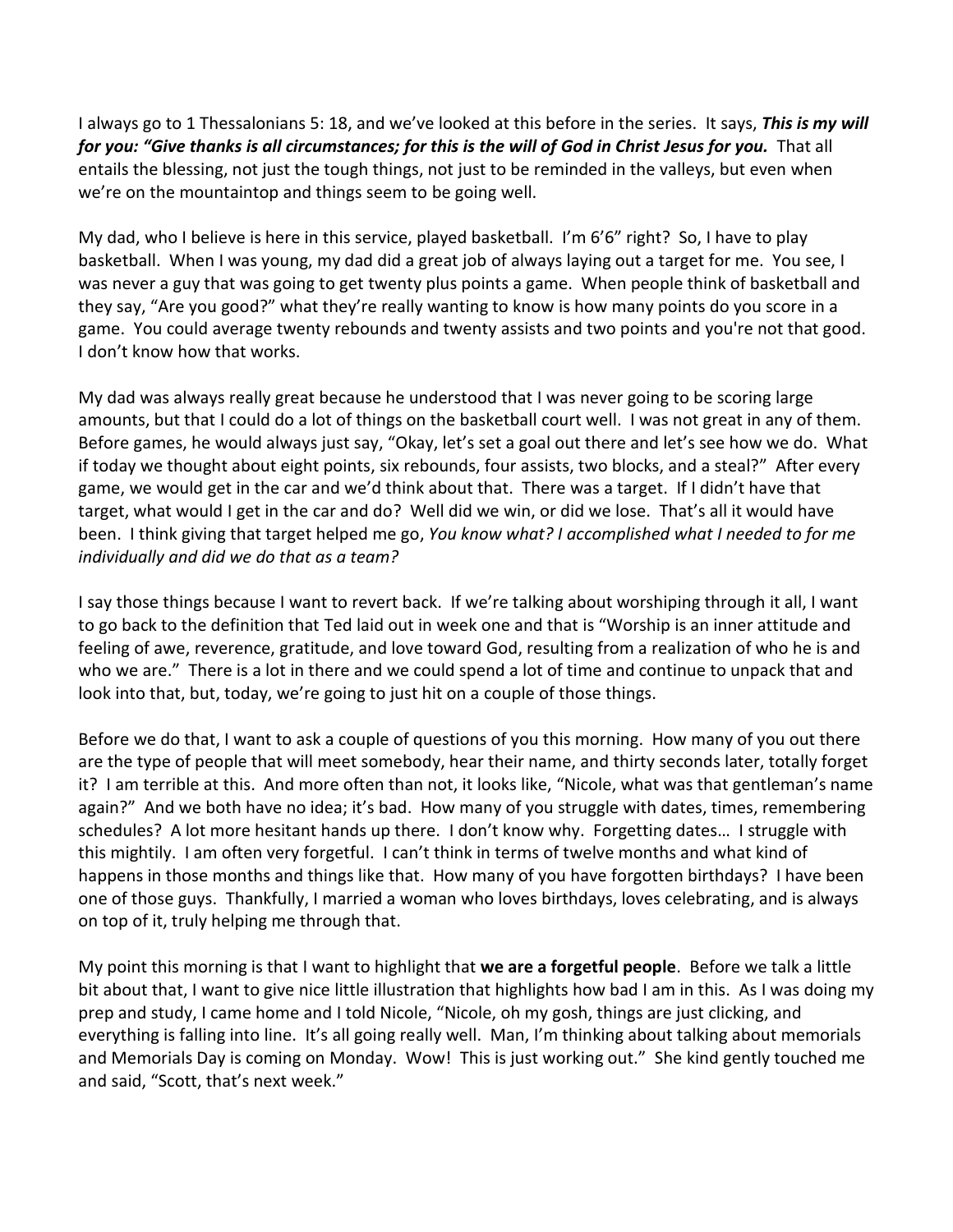It was so funny because in the same vein of I felt so like *wow how can you forget that*. *You get a day off work and what that entails with Memorial Day.* Then I thought, *But that's a great illustration for this morning.* So, I kind of won in the sense that I'm highlighting for my self that I'm forgetful; I have a tough time understanding timelines and dates and calendars and these things.

The truth is that I don't think it's a hard sell to you all. I think we all generally nod our heads that we are forgetful people. We live in an age where distraction is super high, where your watch is buzzing every thirty seconds, Twitter is constantly tweeting at you, and news is cycling forward. There is so much information coming at you. With that, we find ourselves packing our schedules, with business taking over our lives, calendars being full. In that, we find that we are forgetful. We're forgetful of things in our personal lives. I can't tell you how many times I've lost my keys just this week, and my phone, and my wallet; I've lost it all. But I would even say, in a broader context, we are forgetful people of history. Not only American history, but even biblical history. We have a tough time remembering some of these truths.

This morning, what I want to talk about is when we find ourselves in the season of blessing – things are going well, all facets of life are green light, the burdens are low – what are some truths that I tend to forget? What are some lies in the season of blessing that I find myself buying into that inevitably pull me away from worshiping the Lord? I always have the mental imagery of what are the things that are taking me from shining the spotlight on Christ and directing it to me?

 I thought of three things. The first one is I have a mentality of **I deserve**. In a season of blessing, I deserve this. I'm owed this. I'm entitled to things going well because I've done A, B, And C. This is owed to me. This is mine. I deserve what's being had right here.

The second one that I often fall prey to is I begin **to compare,** even when things are going really well. I begin to look at everybody else's blessings and I still find myself unhappy. I still find myself envious because they still have something I don't have. Fully transparent here… When Ted asked me to talk, some of the first things that came into my mind were, *I'm not anywhere close to the communicator that Ted Cunningham is. I'm nowhere near as funny as he is. I am nowhere near as passionate and as energetic as Shay Robbins. I'm not bold like Adam Donyes or precise like Travis*. God is giving me a great opportunity to preach the Word of the Lord, a blessing, and I begin to compare it right off the bat. It's stealing things. It's robbing me.

The third one is this mentality of **I built this**. I worked hard for these blessings. I did this. I got this. I, I, I… I've been at School of the Ozarks since we reopened. Those first couple of years, it was a daily reliance upon the Lord. "Lord, you've got to show up for this thing to go. You've got to show up because we're starting a school, we're getting a rocket off the ground; this is a lot of heavy lifting every day. We have no idea what today holds; you've got to show up." Year seven, "I built this; I know how to do this; I've done it before. God, I appreciate you and I'll call you when things are kind of going awry, when there are some tough situations, but we're in a season of blessing. God's been good to us, things are going well. I built this."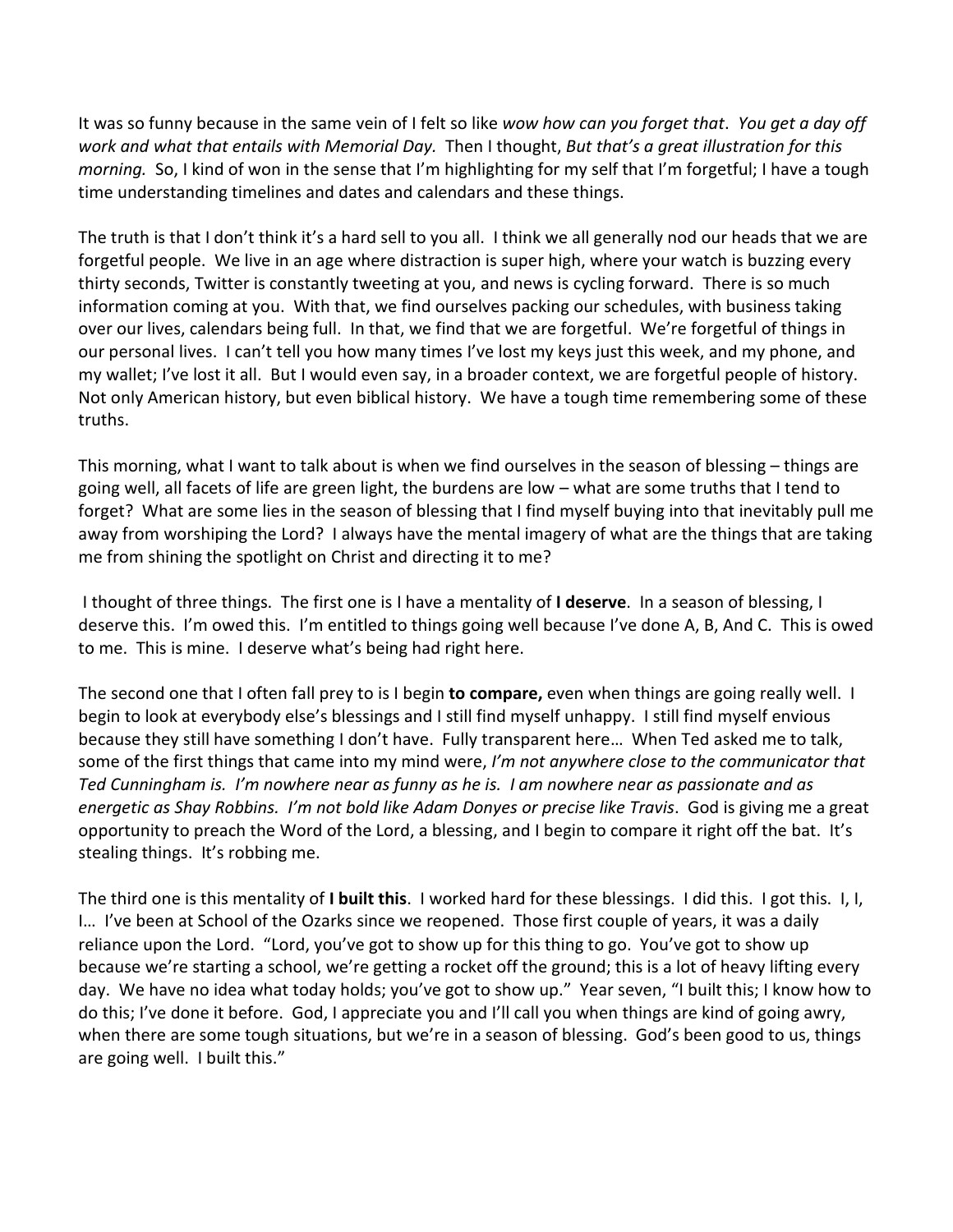What I want to do is go back through each one and give just a tidbit of truth to remind ourselves that in the season of blessing, what are things that we should be remembering when we encounter I deserve, I compare, and I built.

As we jump back into the first one, **I deserve**. Spurgeon hits this one on the head. "*Everything a sinner gets must come by favor. It cannot come anyway else, for if you get what you deserve, you will get no love, no mercy, no grace."* The truth is, my friends, I am a broken sinner. I deserve death. Thankfully, we serve a God and a King who loves me so much that he sent his Son do die on a cross. I do not deserve anything. I deserve death; that's the truth.

The next one. **I compare**. I go to Ecclesiastes 4: 4. Andy Stanley did a great sermon series. It has always resonated so deeply with me. Solomon, the man who had it all; he had everything. He says this: *[4](https://www.studylight.org/desk/?q=ec%204:4&t1=en_esv&sr=1) Then I saw that all toil and all skill in work come from a man's envy of his neighbor. This also*  is vanity and a striving after wind. What's he saying? A guy who has it all looks at everybody else who's trying to build their little kingdoms and store up their houses with material things and he says that is but worthless. It is vanity and a striving after the wind. It produces no fruit.

Andy Stanley said, "When we look to the left or the right and we begin to compare, there is no win."

Even when things are going great, I still find myself comparing, envious, jealous of what others might have and how God is blessing them.

**I built this**. It's too easy. James 1: 16-17 reminds us, *[16](https://www.studylight.org/desk/?q=jas%201:16&t1=en_esv&sr=1) Do not be deceived, my beloved brothers. [17](https://www.studylight.org/desk/?q=jas%201:17&t1=en_esv&sr=1) Every good gift and every perfect gift is from above, coming down from the Father of lights with whom there is no variation or shadow due to change.* Every gift, every blessing, every good thing that we have comes from the Lord.

Travis Brawner, I believe his first time ever getting up here, had an illustration of a turtle on top of a fence post. I don't know if you remember this, but that stuck with me. As I was thinking about this and going back over this, I had to use this because it's too good, right? Nobody walks by a turtle on top of a fence post and goes, "Wow, that turtle is incredible." Nobody has ever said that. Nobody has ever said, "Wow, the climbing power, the jumping ability of that turtle…" No! Everybody recognizes that somebody picked that turtle up and put it on a fence post. This illustration is right in line with how we should think about *I built this* in the blessing we have. God has given us those things. It would be silly to look at the turtle and go, "Great job!" Likewise, for me, it would be silly of me to stand here and clap for myself and say, "Great job! You built this." God is the one who gives those gifts.

My point here this morning is that we are forgetful people. Therefore, we must build memorials, big and small, as reminders of the blessings of God. You see, we take Memorial Day and we, as a country, stop. We stop and we remember. At 3:00 on that Monday, there will be a moment of silence. Our country understands this. Our country says "Hey, we're going to stop everything and we're going to take a moment to remember those that gave their life for this country in the armed forces." They understand the power of stopping and remembering. They get that and we should too, as Christians. As we understand we are forgetful people in the valley and in the mountains.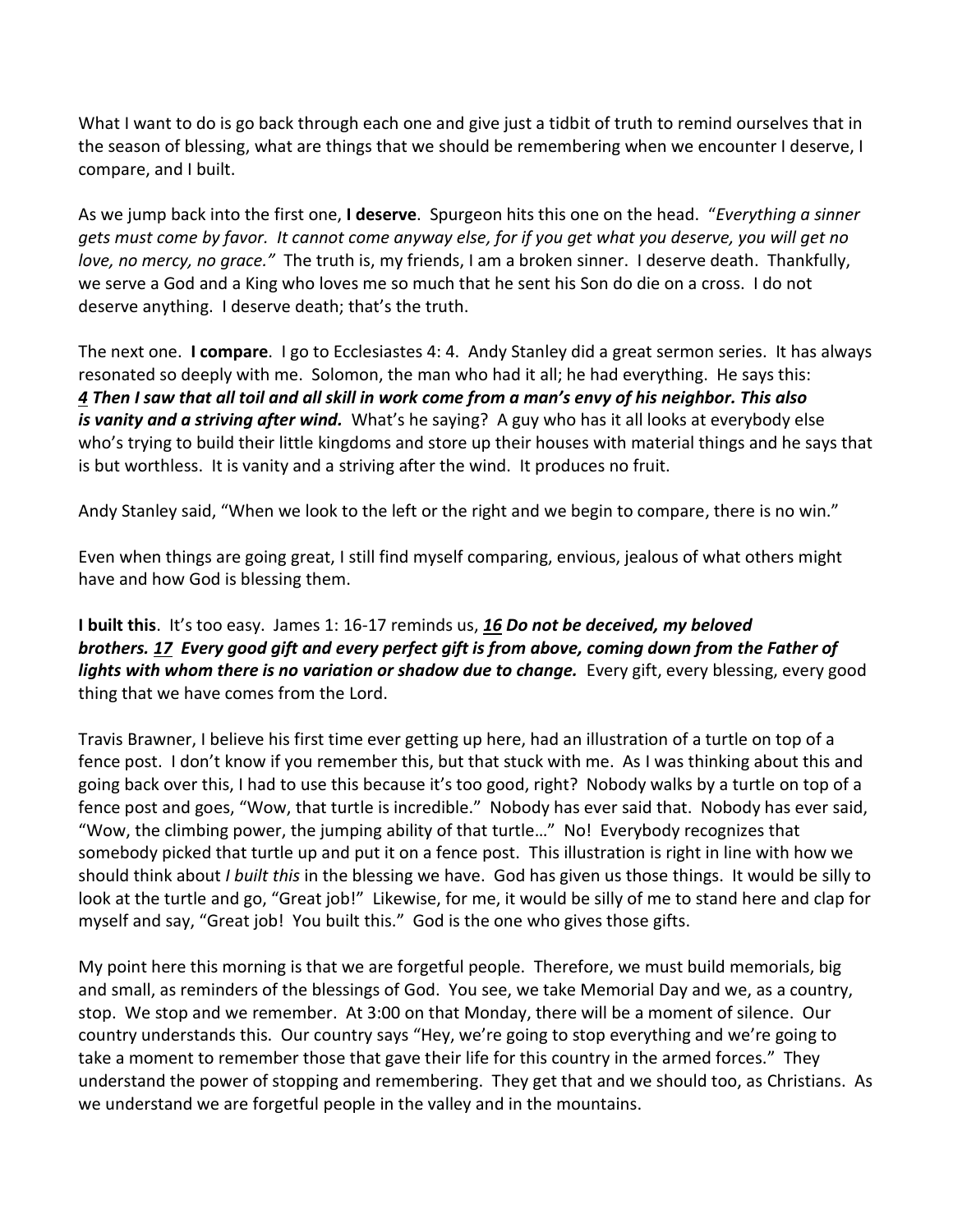So, what do I mean when I'm talking about memorials? We're going to jump into a text in Joshua 4. I'll tell you this: if we study the Old Testament, we see there are many memorials that are built, many things that were erected to remind people of something that happened. We're going to jump into Joshua 4 this morning as we look at what's going on. In the context, Joshua is leading the Israelites. They're going through the Jordan. God says, "The priests pick up the Arc of the Covenant. When their feet touch the water, I will stop the waters. It will open that they may pass through."

*[4](https://www.studylight.org/desk/?q=jos%204:4&t1=en_esv&sr=1) Then Joshua called the twelve men from the people of Israel, whom he had appointed, a man from each tribe. [5](https://www.studylight.org/desk/?q=jos%204:5&t1=en_esv&sr=1) And Joshua said to them, "Pass on before the ark of the Lord your God into the midst of the Jordan, and take up each of you a stone upon his shoulder, according to the number of the tribes of the people of Israel, [6](https://www.studylight.org/desk/?q=jos%204:6&t1=en_esv&sr=1) that this may be a sign among you. When your children ask in time to come, 'What do those stones mean to you?' [7](https://www.studylight.org/desk/?q=jos%204:7&t1=en_esv&sr=1) then you shall tell them that the waters of the Jordan were cut off before the ark of the covenant of the Lord. When it passed over the Jordan, the waters of the Jordan were cut off. So these stones shall be to the people of Israel a memorial forever."* 

You see, a memorial moves us to remember something. A memorial moves us and brings us back to a place, a time, or an experience. This morning, I want to ask a question of us. What do those stones mean to you? What is that experience that you have had that you may speak of worshiping and experiencing the Lord within the context of memorials? So, to maybe expand, what I'm talking about when I say memorials, I want to kind of put it in two categories for us. The first category is **memories**. The second category is **mementos**. What memories do we have that bring us to a place where we experienced God, we drew closer to him, and that in our remembering of these things, we worship him.

The first memory, maybe, that we can think in terms of are **places**. What house? What gym? What field of grass? What restaurant? What have you experienced in your past that when you think of that, you think, *Man… I saw God there and grew closer to him*.

One I was thinking for myself was the Kanakuk K2 boys' basketball gym. It was there that night on a muggy summer night that I heard the gospel from Matt Houston in which he encouraged me to step out from the faith of my parents. I will never forget the concrete floors, the mugginess of the atmosphere, and my feelings during it. When I think back, I remind myself of what that night was like and I am surely grateful and thankful for the Lord.

What are those places for you? What rooms, what chairs elicit a memory of a reminding of the blessings of God that is bestowed upon us.

A second place is **people**. Who has God placed in your life, through your history, that reminds you of his goodness and blessing? It might be a timely friend in a season or tragedy, whether that be a consistent mentor who was discipling, asking hard questions. Who are those people in your life?

Mike Higgins, Matt Houston, Kyle Unruh, Tim Huddleston, Bruce Morgan, my father, Brad Dolf. Those men are the men that I think of and say, "Lord, thank you for their investment in a young, goofy kid like me. They held me accountable, challenged me in my walk, spurred me on to be a better husband, better dad.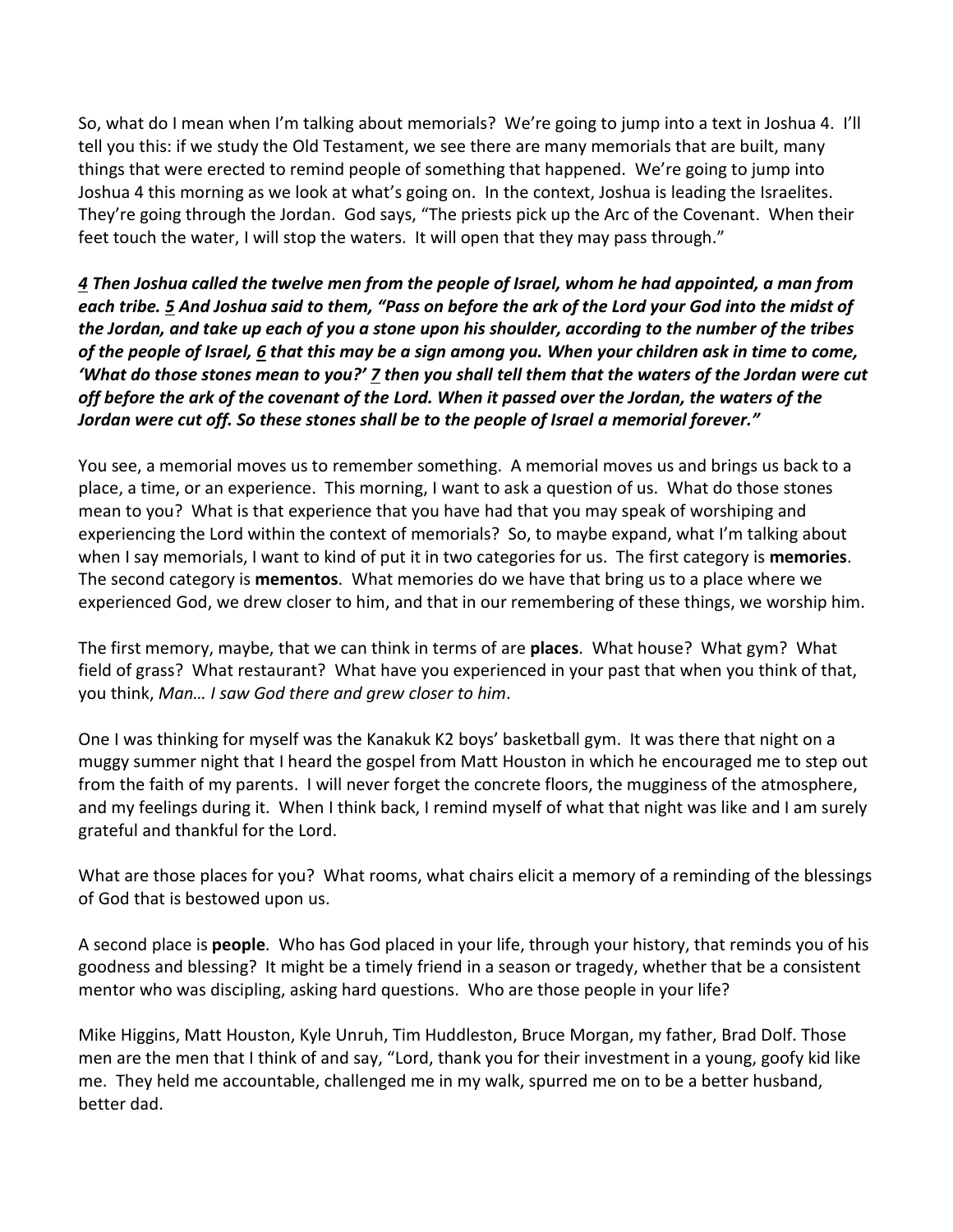Those men, when I think about them, I find myself thanking the Lord. What are those experiences and memories of the things we've experienced, whether it be the birth of your first child, graduations, finding out that the Lord has worked a miracle in someone's health? When we take time to stop and think about what those memories are…

The other category that we see in Joshua is that of an actual **memento**, the building of these stones that move us to remember something. What are those things in our lives that are in our office that when we look at, we're moved to tears and thankfulness and gratefulness for what the Lord has given us? I don't know if you have those in your life. I don't know if you have those in your house, but I know they have been a very impactful thing in my life because I recognize I'm a very forgetful person. I've already forgotten some of the things I wanted to say in this message. I know this about myself. Because I know this, even in the seasons of blessing, I need reminders, I need memories, and I need mementos to bring me back to the realization of so many truths that I know, that I need to think on, that I need to be thankful for.

One of the ways in which we've done this in the McElvain house is what we call "couch time." My wife and I, every Sunday night, sit down for thirty minutes. The first thing we do is we answer to each other, audibly, what the things are that we have been thankful for this week. In my house, we will be a people that are intentional about remembering the blessings of God. We set these things out. These are priorities. We are on the same page on Sunday night, ready to go into Monday.

I think of Keith Chancey at the Kanakuk Institute encouraging me to go through my prayer journal at the end of every year and take a highlighter and highlight all the answered prayers that God has given me that year. You talk about a powerful memento. Talk about a powerful time of remembering.

I think of Dr. Gary Smalley and his honor list, which he encouraged for married couples. Write that honor list. I love my wife… and list all the things you love about your wife. And in times of struggle or when things are not going well, to return to that to be reminded of the great gift that God has given me in my life. I need these things in my life. We need these things to remind us of the blessings in the valleys and in the mountains.

I finish with a memento that is pretty hard for me sometimes to think about and look at. You see, a long time ago, less than a year, I suddenly and tragically lost one of my dearest friends. The week before she passed away, we talked about this piece art. After she left, I purchased that piece of art. Only two other people knew about why I had purchased this. It was my little secret, right? It was my way of memorializing and remembering her. I was walking through all the stages of grief and pain and I didn't know what I was doing. I purchased this piece of art, and I'd walk into my office and I'd see it and would just be reminded of her.

This is something I need. **Remembering people are thankful people**. When I'm walking into worship and we go back to our bullseye target of worshiping through it all, when we get to this gratitude, that thankfulness, that comes from a realization. If I could, I just kind of insert my own word: remembering. Remember who God is and who I am. You see, I need that. I need to be reminded of that. It's things like this that remind me.